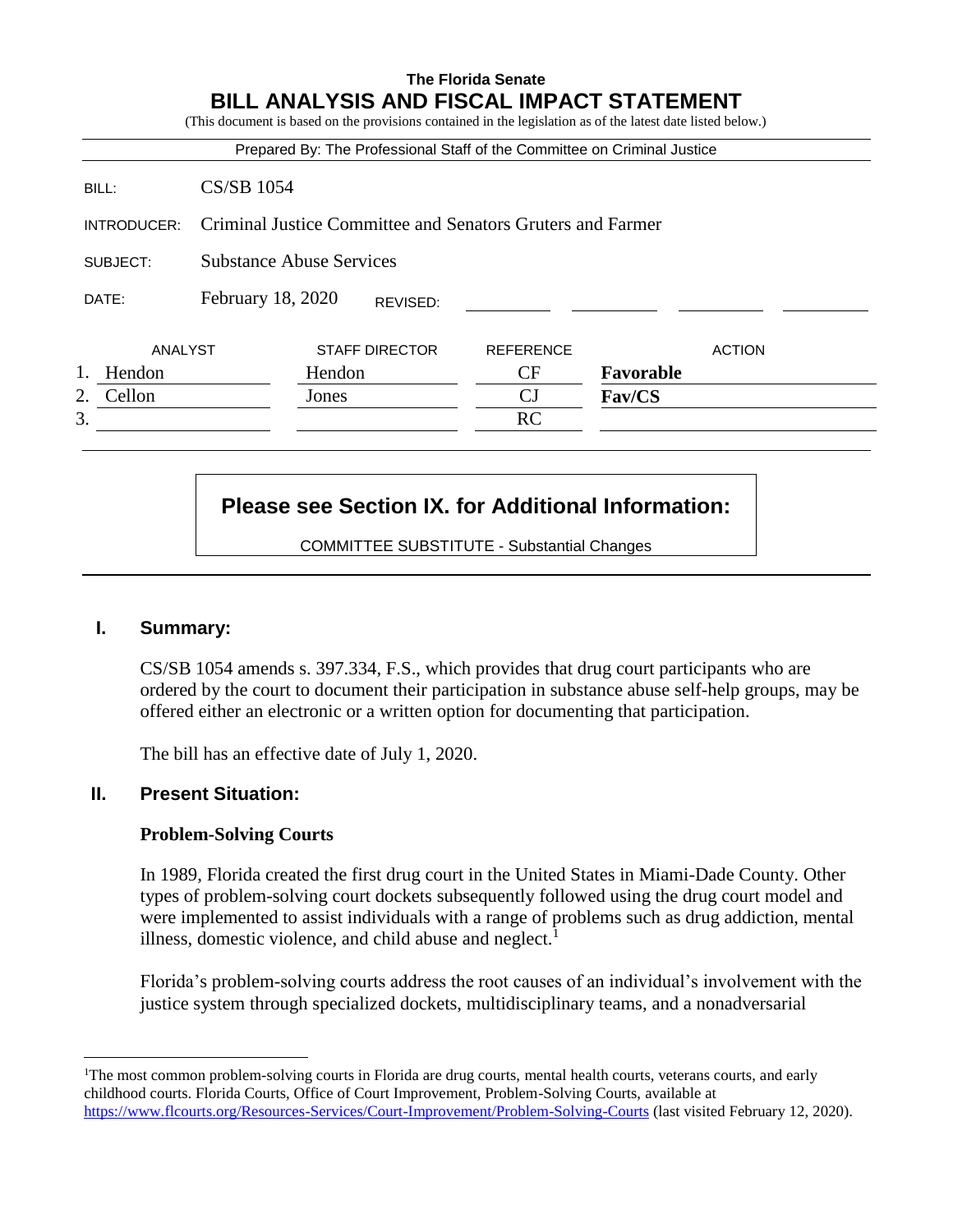approach.<sup>2</sup> As of July 2019, the following more commonly known problem-solving courts operated in the state:

- 54 Adult Drug Courts;
- 31 Veteran's Courts;
- 27 Mental Health Courts;
- 20 Juvenile Drug Courts;
- 23 Early Childhood Courts;
- 13 Family Dependency Drug Courts; and
- $\bullet$  4 DUI Courts.<sup>3</sup>

When the court's focus is on helping people overcome substance use issues that contributed to their justice system involvement (drug court, juvenile drug court, family dependency drug court, and DUI court), the program will involve various treatment options. However, even when the docket seemingly consists exclusively of different types of cases (early childhood courts, mental health courts, and veteran's courts), substance use issues may play a part and may be treated in those courts, too.

In Drug Courts, a participant's goal is usually to complete the phases of the program and graduate. Phase promotion is predicated on the achievement of realistic and defined behavioral goals. Criteria for phase advancement and graduation include objective evidence that participants are engaged in productive activities; such as, employment, education, or attendance in peer support groups.<sup>4</sup>

Drug Court participants regularly attend self-help or peer support groups in addition to group and individual counseling. The peer support groups follow a structured model such as 12-step or Smart Recovery. Before participants enter the peer support groups, treatment providers use an evidence-based preparatory intervention, such as 12-step facilitation therapy, to prepare the participants for what to expect in the groups and assist them to gain the most benefit from the groups. The Florida Adult Drug Court Best Practice Standards states that participants should have the option to choose a secular alternative to 12-step peer support groups.<sup>5</sup>

If a Drug Court participant attends peer support group meetings, and he or she wants the court to be made aware of that productive behavior, there must be proof that the participant attended the meeting. Based upon the Drug Court Model, the Case Manager is likely to receive such proof from the participant at their meeting and report it to the drug court team. Traditionally, this proof of meeting attendance is provided by a paper record of attendance.

<sup>4</sup> Florida Courts, Office of Court Improvement, Problem-Solving Courts, Florida Problem Solving Courts Best Practice Standards, Florida Adult Drug Court Best Practice Standards, available at [https://www.flcourts.org/Resources-](https://www.flcourts.org/Resources-Services/Court-Improvement/Problem-Solving-Courts/Florida-Problem-Solving-Courts-Best-Practice-Standards)[Services/Court-Improvement/Problem-Solving-Courts/Florida-Problem-Solving-Courts-Best-Practice-Standards](https://www.flcourts.org/Resources-Services/Court-Improvement/Problem-Solving-Courts/Florida-Problem-Solving-Courts-Best-Practice-Standards) (last visited February 12, 2020).

5 *Id.*

 $\overline{a}$ 2 *Id.*

<sup>3</sup> *Id.*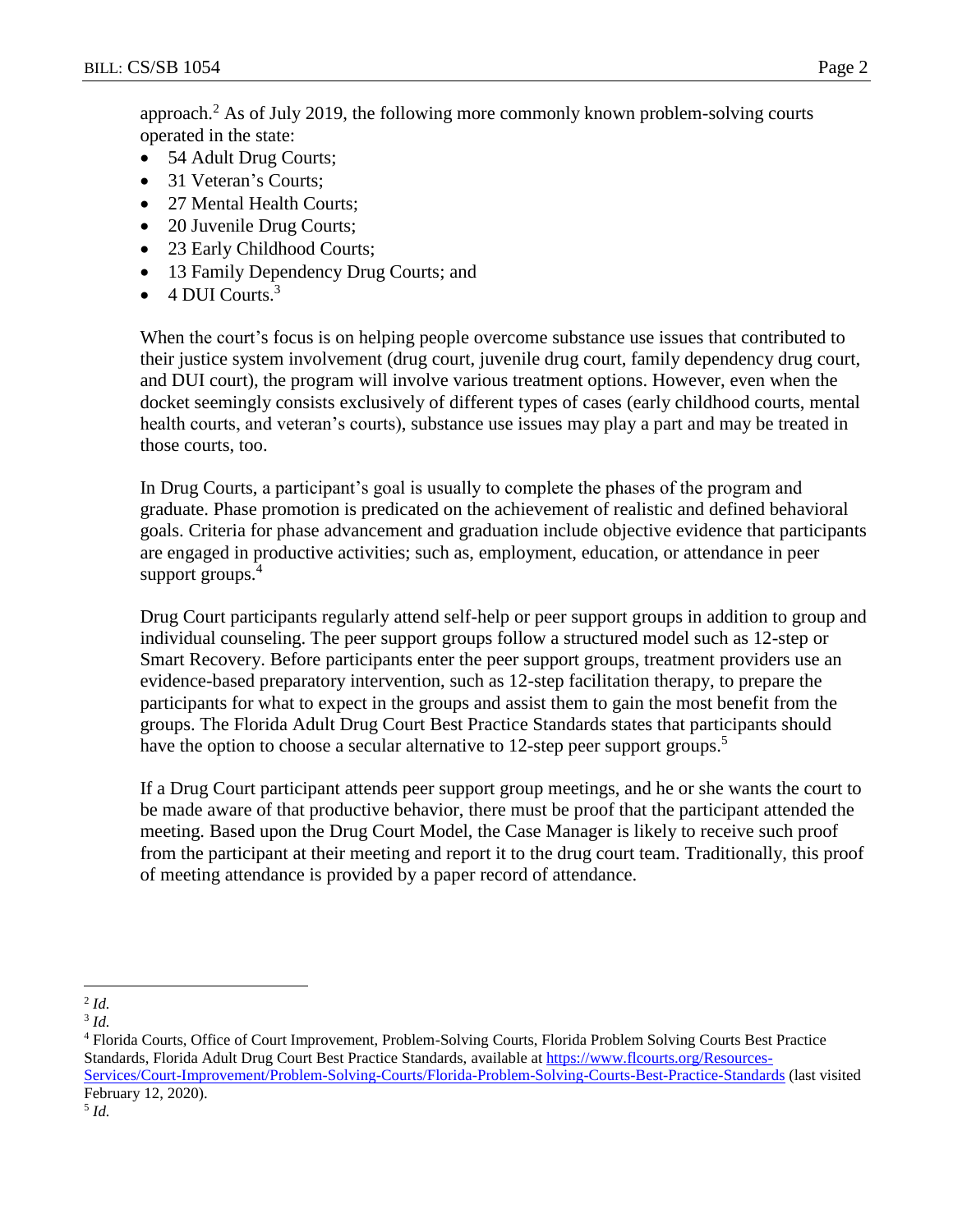### **GEO Fencing and GEO Location Technology as a Possible Reporting Tool**

Geofencing is a location-based service in which an application (app) or other software uses GPS, RFID, Wi-Fi or cellular data to trigger a pre-programmed action when a mobile device or RFID tag enters or exits a virtual boundary set up around a geographical location, known as a geofence. A geofence is most commonly defined within the code of a mobile application, especially since users need to opt-in to location services for the geofence to work.<sup>6</sup>

With the rising popularity of mobile devices, the use of geofencing has become a standard practice for businesses. Once a geographic area has been defined, the opportunities are seemingly endless for what companies can do, and it has become especially popular in marketing and social media. Some companies rely on geofencing for monitoring employees, especially workers who spend time off-site doing field work. It's also an easy way to automate time cards, clocking employees in and out as they come and  $go$ .<sup>7</sup>

There are also apps available that will "locate" the user for specific periods of time. For example, if a person is in a support group meeting, it is possible for the app, through the user's telephone, to let a case manager, but not necessarily anyone else, know the location of the person in real time. $8$ 

# **III. Effect of Proposed Changes:**

The bill amends s. 397.334, F.S., which allows a problem-solving court to offer a drug court participant either an electronic or a written option of proving attendance in self-help or support groups if such participation is a component of the person's court-ordered treatment.

Case managers in a problem-solving court will be required to report a defendant's compliance or non-compliance with the conditions of the participant's program to the court regardless of the process by which verification is obtained.

The bill has an effective date of July 1, 2020.

# **IV. Constitutional Issues:**

A. Municipality/County Mandates Restrictions:

None.

B. Public Records/Open Meetings Issues:

None.

 $\overline{a}$ 

<sup>6</sup> Sarah K. White, CIO, What is geofencing? Putting location to work, November 1, 2017, available at <https://www.cio.com/article/2383123/geofencing-explained.html> (last visited February 13, 2020). 7 *Id.*

<sup>8</sup> Lynn Morton, R2I, 6 Geolocation Apps You May Not Have Heard About, available at *<https://www.r2integrated.com/r2insights/6-geolocation-apps-you-may-not-have-heard-about>* (last visited February 13, 2020).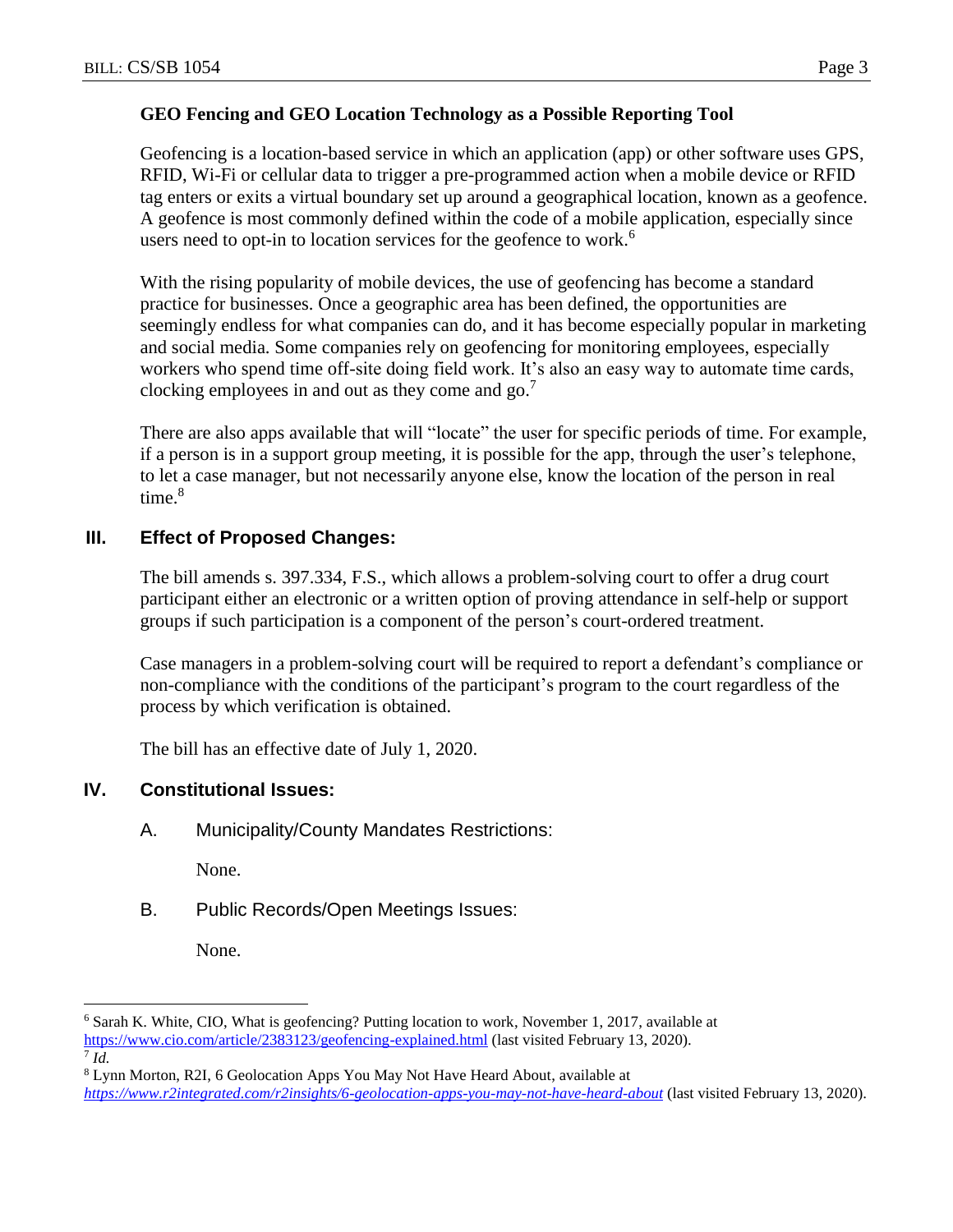C. Trust Funds Restrictions:

None.

D. State Tax or Fee Increases:

None.

E. Other Constitutional Issues:

None identified.

# **V. Fiscal Impact Statement:**

A. Tax/Fee Issues:

None.

B. Private Sector Impact:

None.

C. Government Sector Impact:

None.

# **VI. Technical Deficiencies:**

None.

#### **VII. Related Issues:**

None.

#### **VIII. Statutes Affected:**

This bill amends section 397.334 of the Florida Statutes.

#### **IX. Additional Information:**

A. Committee Substitute – Statement of Substantial Changes: (Summarizing differences between the Committee Substitute and the prior version of the bill.)

### **CS by Criminal Justice on February 18, 2020:**

The committee substitute:

 Eliminates the requirement that the Department of Children and Families and the Office of the State Court Administrator collaborate to develop an electronic process by which problem-solving court participants can verify their participation in self-help or support groups.